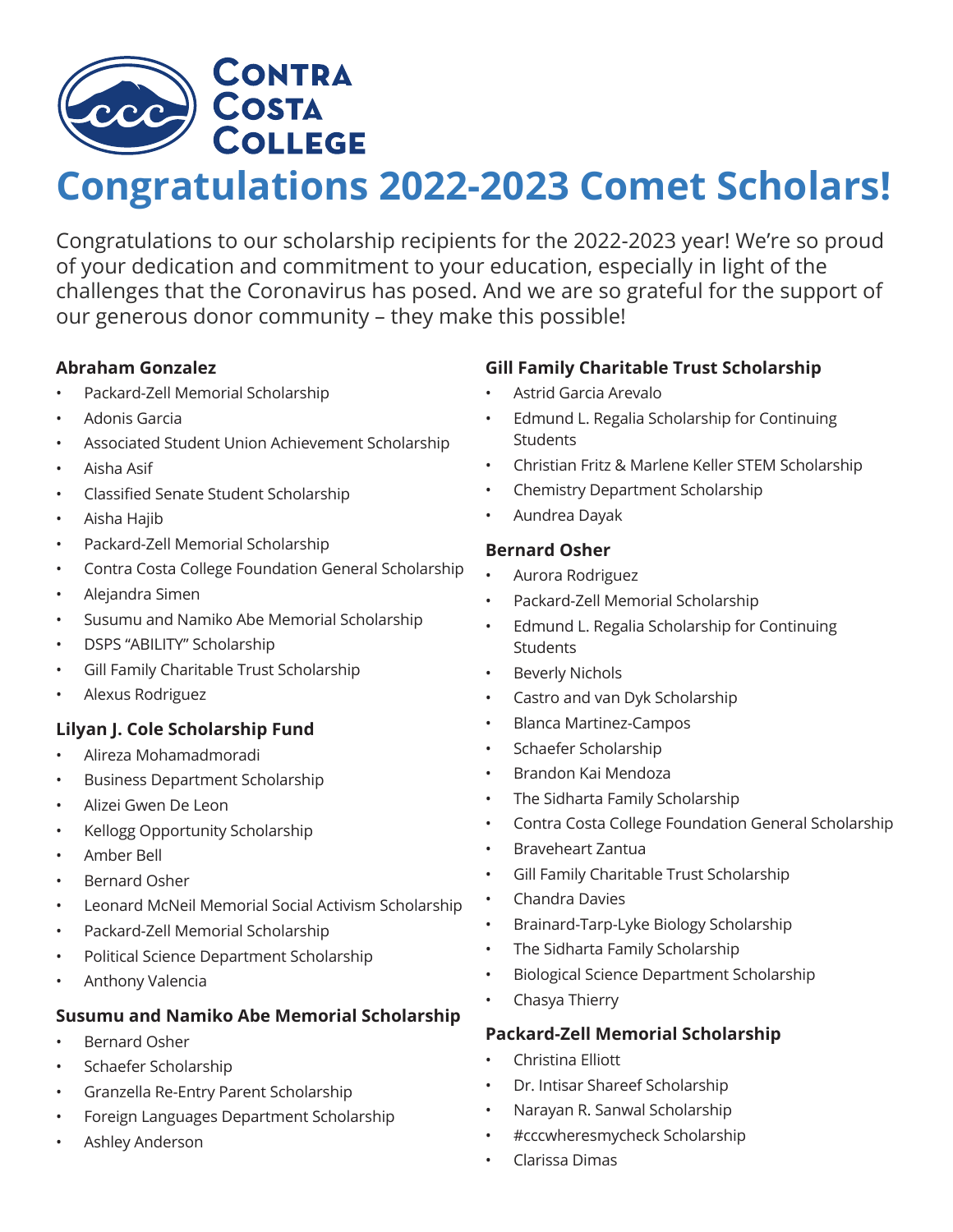#### **Associated Student Union Leadership Scholarship**

- Cristine Marie Empig
- Michael J. Catalano Nursing Scholarship
- Cristofer Leon
- Contra Costa College Foundation General Scholarship
- Daisy Barragan
- EOPS Ollie Baylis-Payne Transfer Scholarship
- Dalaneo' Revels
- Packard-Zell Memorial Scholarship
- Elda Hernandez
- Retired Nursing Instructor Kathleen H. Allan Memorial Scholarship
- Elena Barroso
- Early Childhood Education Department Scholarship
- Franklin Daniels
- Associated Student Union Achievement Scholarship
- Georgina Valdez
- Edmund L. Regalia Scholarship for Continuing **Students**
- Packard-Zell Memorial Scholarship
- Gracie Conda-Tyler
- Associated Student Union Achievement Scholarship
- Packard-Zell Memorial Scholarship
- Guillermina Martinez de Perez
- EOPS for Continuing Students Scholarship
- Hajar Alzoqari
- Bernard Osher
- Associated Student Union Leadership Scholarship
- Hala Nagi
- Helen Benjamin Scholarship
- Janis McNair Memorial Scholarship
- Sy & Beverly Zell Scholarship
- Jackie Duong

# **EOPS Ollie Baylis-Payne Transfer Scholarship**

- Jacqueline Jimenez
- Schaefer Scholarship
- Jamai Johnson
- Granzella Re-Entry Parent Scholarship
- Jametra Oates
- Health and Human Services Department Scholarship
- #cccwheresmycheck Scholarship
- Jamie Tianero
- Associated Student Union Achievement Scholarship
- Jammie Yacovetti
- Packard-Zell Memorial Scholarship
- Genirberg Family Scholarship
- Associated Student Union Leadership Scholarship
- Jason Earley

# **John P. Christenson Scholarship**

- Jennifer Gomez
- Dean Lesher Scholarship
- Jennifer Ordonez
- Schaefer Scholarship
- Jessica Gallardo
- The Haist Family Tool Scholarship
- Powered by Rotary Automotive Scholarship
- Jesus Villa
- The Haist Family Tool Scholarship
- Powered by Rotary Automotive Scholarship
- Joanne Watts
- EOPS Ollie Baylis-Payne Transfer Scholarship
- Joseph Wilson
- Sy & Beverly Zell Scholarship
- Joshua Urbina
- Edmund L. Regalia Scholarship for Continuing **Students**
- Karla Romero
- Edmund L. Regalia Scholarship for Continuing **Students**
- Packard-Zell Memorial Scholarship
- Contra Costa College Foundation General Scholarship
- Kayla Gonzalez

#### **Contra Costa College Foundation General Scholarship**

- Kendrika Burge Watson
- Dr. Intisar Shareef Scholarship
- Leslie Mendoza
- Bert Coffey ScholarshipMack and Gaye Williams **Scholarship**
- Lhakpa Lama
- K Huang Scholarship
- Dean Lesher Scholarship
- Kellogg Opportunity Scholarship
- Liliana Perez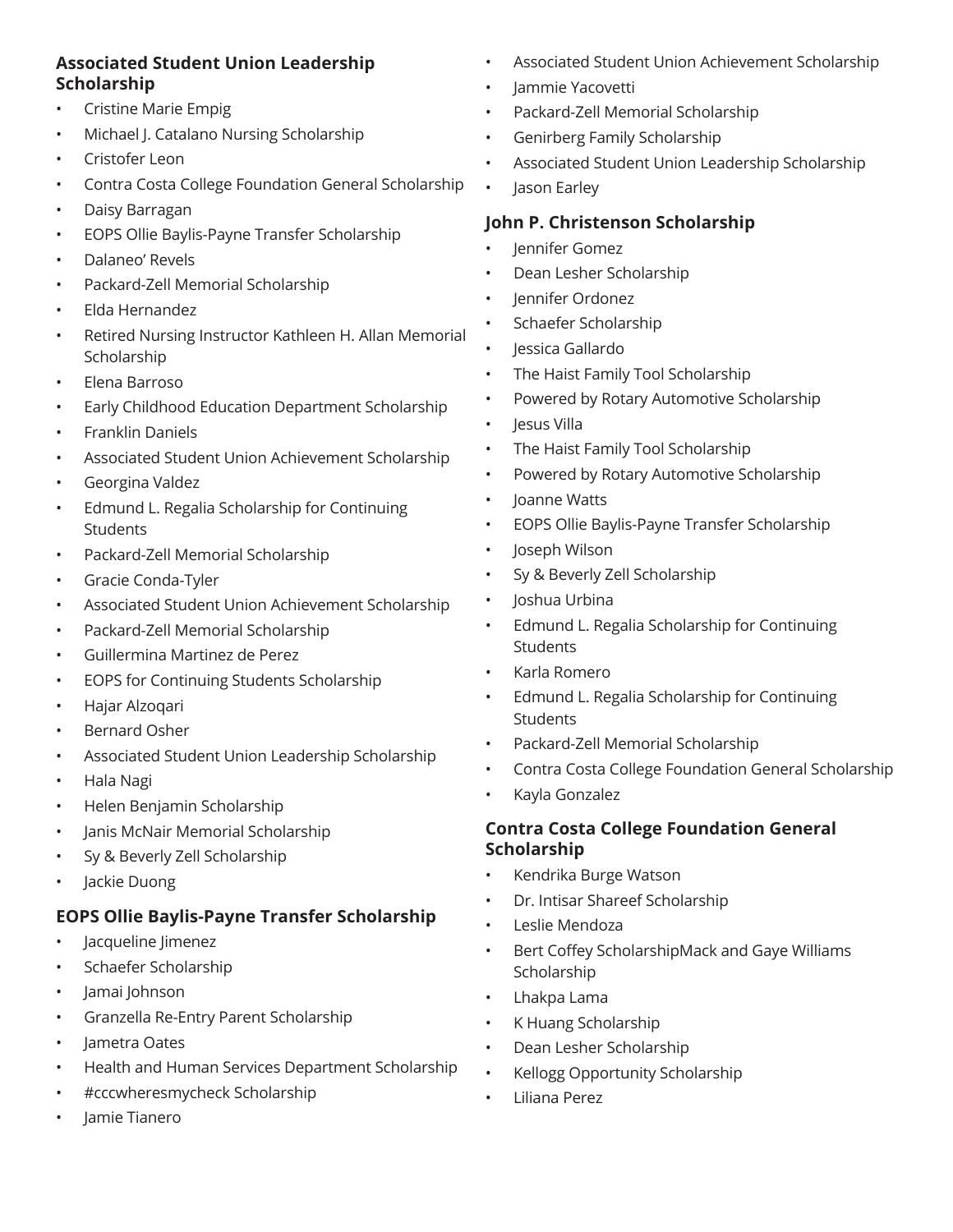## **EOPS Ollie Baylis-Payne Transfer Scholarship**

- Lisa Saefong
- Packard-Zell Memorial Scholarship
- Manisha Kunwar
- Dr. Paul and Carolyn Gan Family Scholarship
- Marcen Andrea Garcia
- Genirberg Family Scholarship
- Maria Cortez-Cortez
- Packard-Zell Memorial Scholarship
- Maria Flores
- Bernard Osher
- Marie Anafe Recinto
- Packard-Zell Memorial Scholarship
- Marisol Bernal
- Contra Costa College Foundation General Scholarship
- Marivic Almeida
- Nursing Program -- Doctor's Outstanding Service First Year Student Award
- Marlene Hernandez
- Ansel Boynton Memorial Scholarship
- Meaghan Yarnold
- Packard-Zell Memorial Scholarship
- Carl Vincent Ansberry, Jr. Scholarship
- Mei Yi Chan
- Contra Costa College Foundation General Scholarship
- Michelle Korey
- Dr. Paul and Carolyn Gan Family Scholarship
- Mikaela Webb
- Health Care Professionals Scholarship for Nursing **Students**
- Montzerrat Hernandez
- Fred Tarp Memorial Scholarship
- Nada Ahmed
- Packard-Zell Memorial Scholarship
- Nakia Taylor-Campbell
- Edmund L. Regalia Scholarship for Continuing **Students**
- Nallely Sanchez
- La Raza Program Scholarship
- Nedaa Aljalab
- EOPS Ollie Baylis-Payne Transfer Scholarship
- Nhu Trinh
- Contra Costa College Foundation General Scholarship
- Omar Zaidi
- Packard-Zell Memorial Scholarship
- Pabitra Shrestha
- Genirberg Family Scholarship
- Patricia Guerrero Medina
- Pride Scholarship
- Priscilla Galvez
- Brandon Schnurr Memorial Scholarship
- Rachel Cheshire
- Genirberg Family Scholarship
- Packard-Zell Memorial Scholarship
- Victoria S. Jeung, MA, MS, BSN, RN
- The Dr. Saul Jones, Student Nurse "Superstar" Scholarship
- Edmund L. Regalia Scholarship for Continuing Students
- Rami Aldabbas

## **Christian Fritz & Marlene Keller STEM Scholarship**

- Gill Family Charitable Trust Scholarship
- Raquel Alvarez
- D.G. Meremeyer Memorial Scholarship
- Robyn Paolini
- Russell Stillwell Nursing Scholarship
- Nursing Program -- Doctor's Outstanding Clinical Performance - First Year Student Award
- Rozina Khan
- Sy & Beverly Zell Scholarship
- Packard-Zell Memorial Scholarship
- Schylon Stewart
- EOPS Ollie Baylis-Payne Transfer Scholarship
- Shahzaib Shahid
- Sy & Beverly Zell Scholarship
- Siya Liu
- Health Care Professionals Scholarship for Nursing **Students**
- Sy & Beverly Zell Scholarship
- Edmund L. Regalia Scholarship for Continuing **Students**
- Tenzin Nima